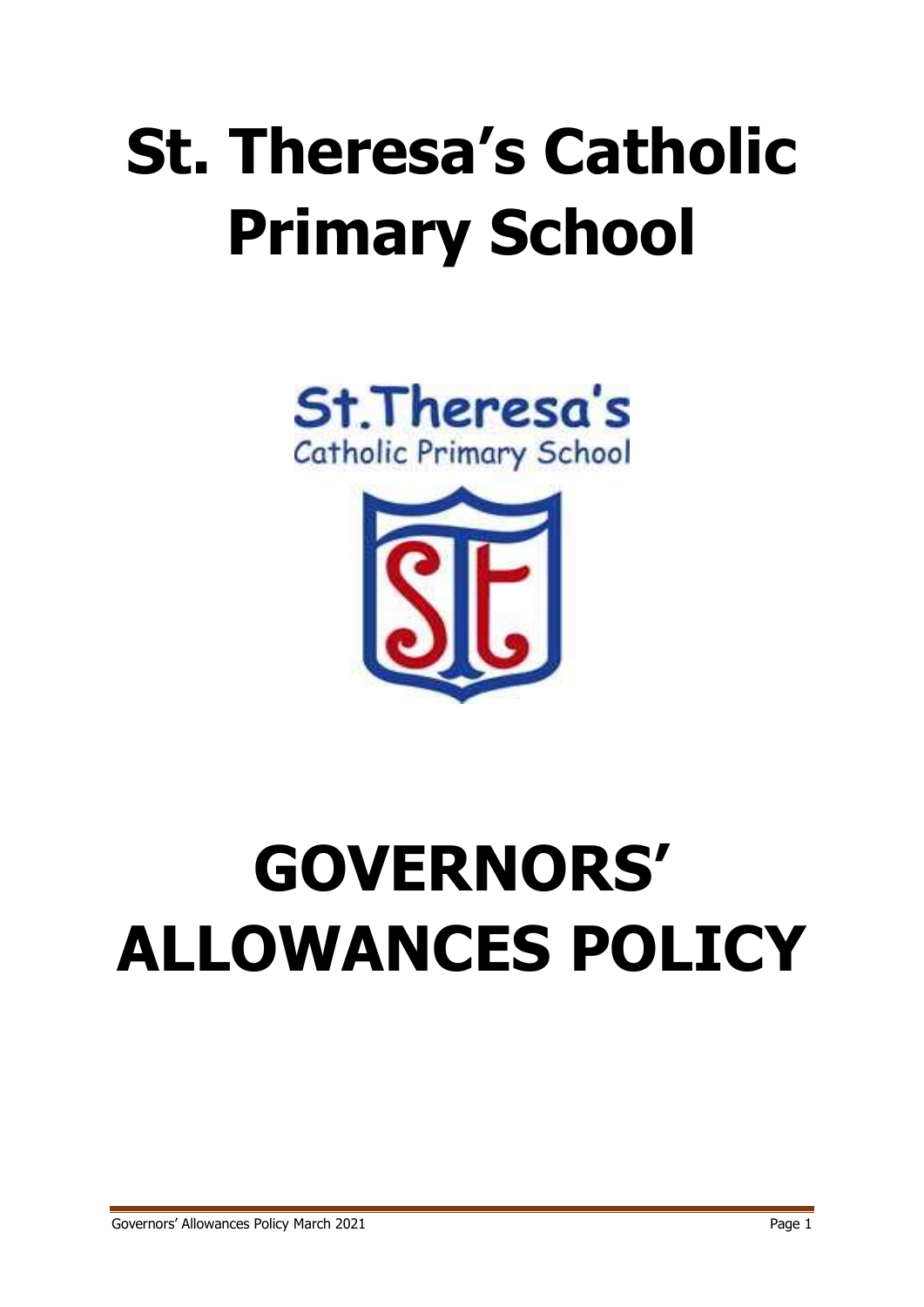"We learn together, we play together, we pray together, we grow together in the love of God"



### Validation Grid

| <b>Title</b>                                      | Governors' Allowances Policy |
|---------------------------------------------------|------------------------------|
| <b>Author</b>                                     | Barbara Costa                |
| <b>Associate Author</b>                           | N/A                          |
| <b>Committee</b>                                  | Finance                      |
| <b>Target Audience</b>                            | <b>School Community</b>      |
| <b>Stakeholders</b><br><b>Consulted</b>           | Governors                    |
| <b>Curriculum / Non</b><br><b>Curricular</b>      | Non Curricular               |
| <b>New Policy or Review</b><br>of Existing Policy | <b>Review</b>                |
| <b>Date of Submission</b>                         | March 2021                   |
| <b>Date for Review</b>                            | <b>March 2022</b>            |
| <b>Review Term</b>                                | Annual                       |
| <b>Statutory</b>                                  | <b>No</b>                    |
| Date Ratified by<br>Governors                     |                              |

Headteacher Barbara Costa Barbara Costa

Chair of Governors **Seamus McKenna**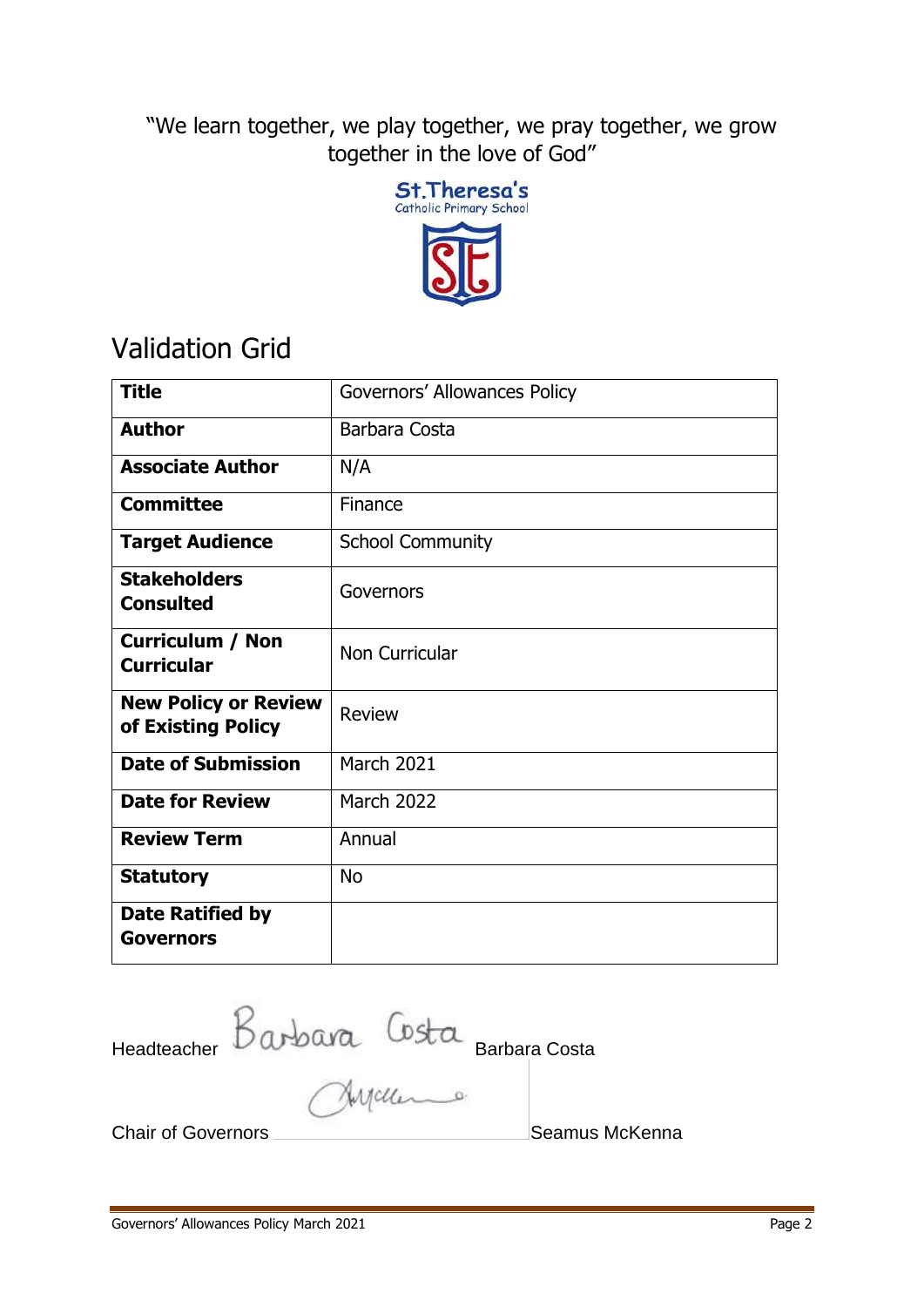#### **CONTENTS**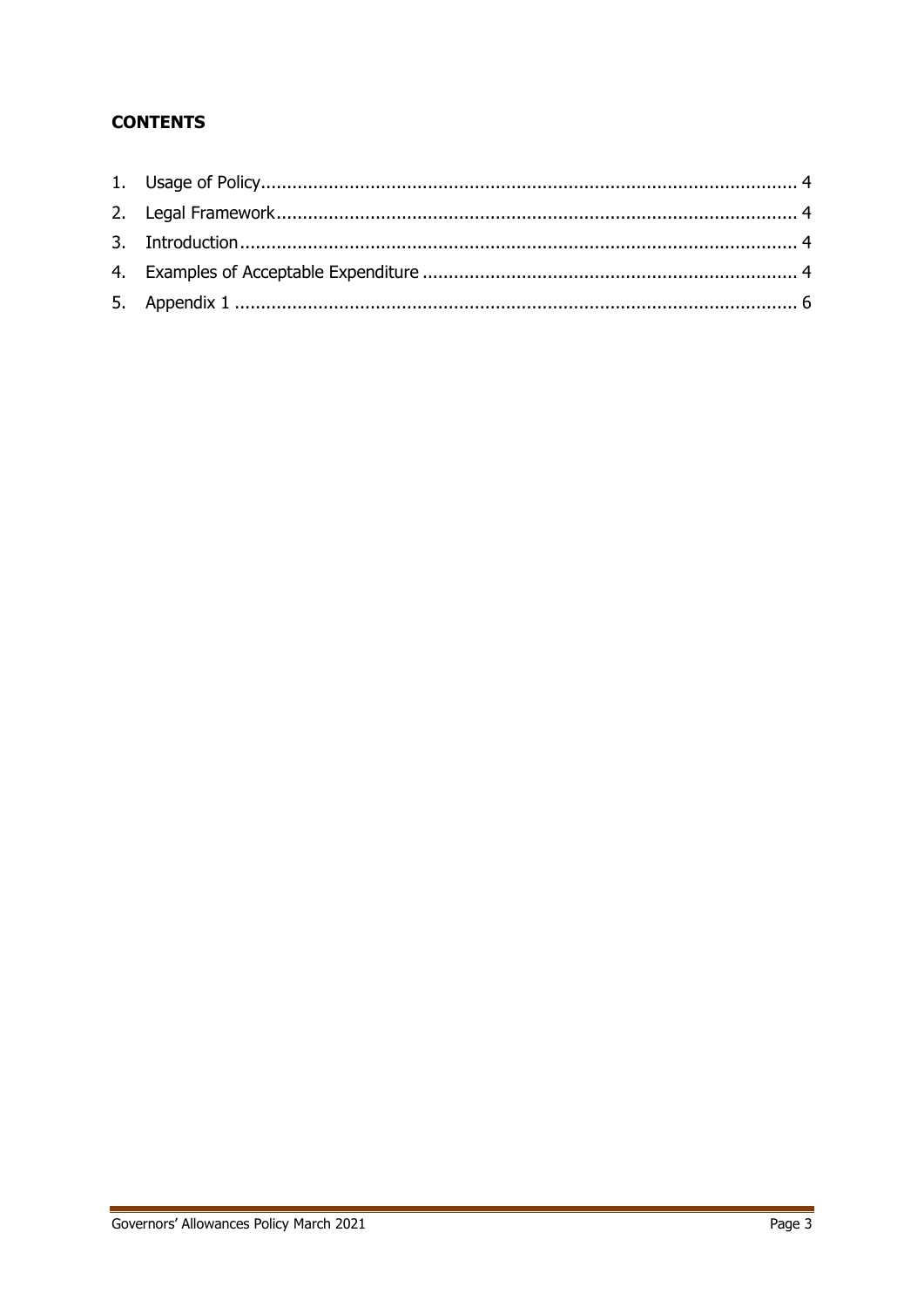#### <span id="page-3-0"></span>**1. Usage of Policy**

The Governors of St. Theresa's Catholic Primary School (St. Theresa's / school) will be asked to review this document and sign it on an annual basis, at the first meeting in the autumn term.

#### <span id="page-3-1"></span>**2. Legal Framework**

This policy has due regard to the following legislation, including, but not limited to:

- The School Governance (Roles, Procedures and Allowances) (England) Regulations 2013 (as amended)
- This policy also has due regard to the following guidance:
- Department of Education (DfE) (2020) 'Governance handbook'

#### <span id="page-3-2"></span>**3. Introduction**

The Governance Handbook 2020 makes provision for allowances to be paid to governors or associate members for out-of-pocket expenses incurred in the context of carrying out their duties.

Any claim for expenses has to be met from the school's delegated budget.

Governors will be able to claim allowances providing the allowances are incurred in carrying out their duties as a governor or representative of the school and are agreed that they are justified before any reimbursable costs are incurred.

#### <span id="page-3-3"></span>**4. Examples of Acceptable Expenditure**

Governors will be able to claim for the following items listed below, on a case by case basis, and with the prior approval of the Governing Body:

#### **Childcare or Babysitting**

Claims for the actual cost of reimbursement to a registered child-minder or babysitter may be made while the governor is attending meetings of the governing body or its committees or other agreed activities, such as training events. Appropriate proof of payment should be submitted. This excludes situations where the individual has a spouse, partner or other responsible adult who normally lives in the family home to care for his / her child(ren).

#### **Care arrangements for an elderly or dependent relative**

Costs may be claimed for situations similar to those for childcare.

#### **Telephone charges, photocopying, stationery, etc.**

Where a governor is unable to use the school's facilities for any of the above a claim for reimbursement may be made. Receipts must be kept where appropriate; in all other cases a detailed written record should be made and submitted.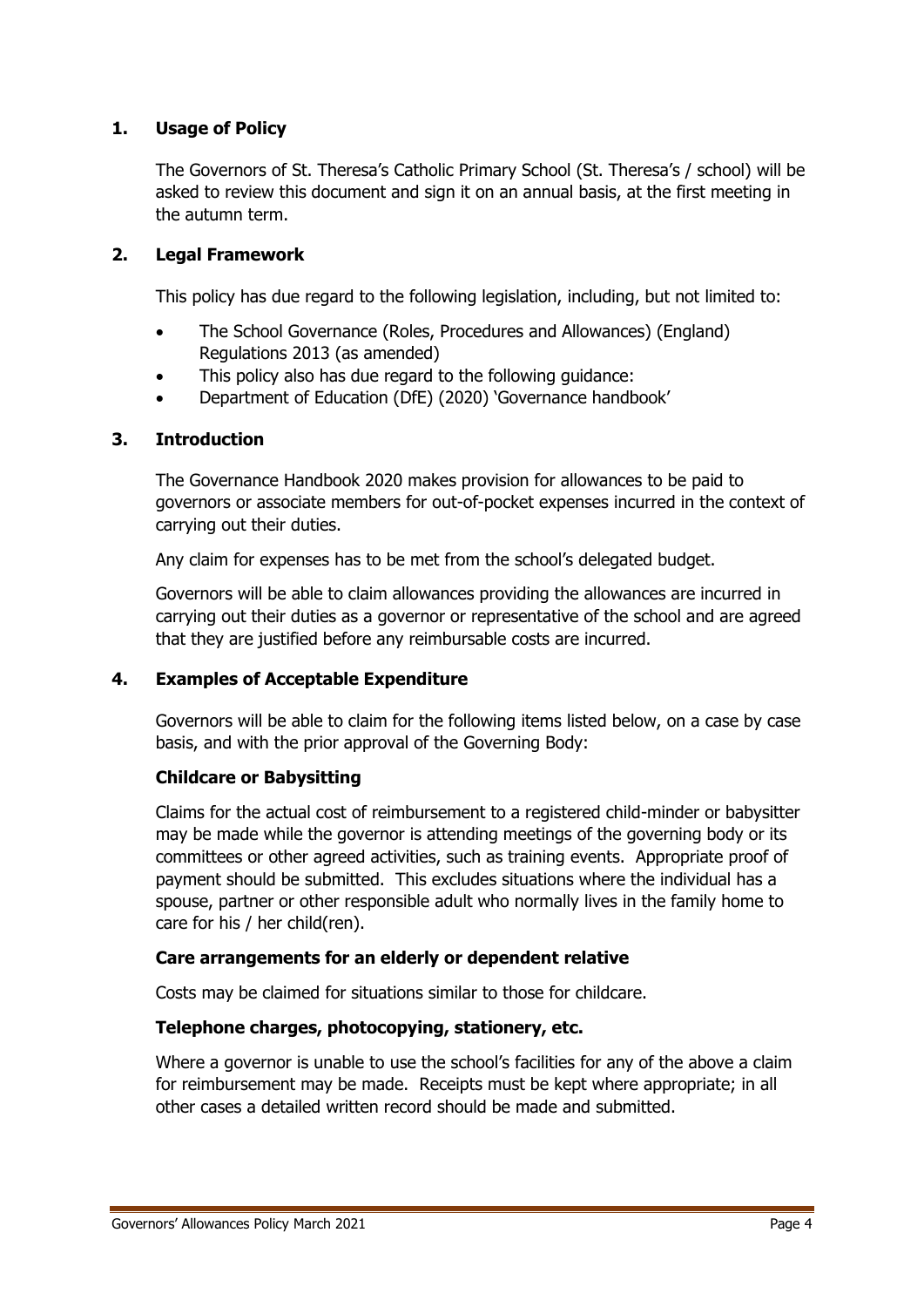#### **Travel and subsistence**

Mileage may be claimed for distances exceeding 5 miles for the purpose of attendance at meetings of the governing body or its committees or other agreed activities. Claims will be reimbursed at the rate of 45p per mile (this is the maximum level of the rates published by the HMRC for travel and subsistence).

Where public transport is used, the actual cost of the expenditure will be reimbursed, up to standard class rail travel. Where it is not possible to use public transport the actual cost of a taxi fare will be reimbursed up to a maximum amount of £10.00. Receipts will be required.

Claims for subsistence allowances, i.e. for meals that would not otherwise have been purchased or car parking charges that would not otherwise have been incurred, will be reimbursed upon the production of a receipt up to a maximum amount of £5.00.

#### **Making a claim**

Governors should claim in arrears on a termly basis unless the amount to be claimed is substantial.

Governors should complete a claims form (Appendix 1) and submit it to the school secretary.

Claims should be authorised by the Chair of Governors (or Vice Chair if Chair is not available or is making the claim) and submitted to the school office for payment.

The policy and amounts payable will be reviewed on an annual basis.

This policy applies equally to all categories of governor, including associate members.

#### **The Governing Body at St. Theresa's acknowledges that:**

- Governors may not be paid attendance allowance
- Governors may not be reimbursed for loss of earnings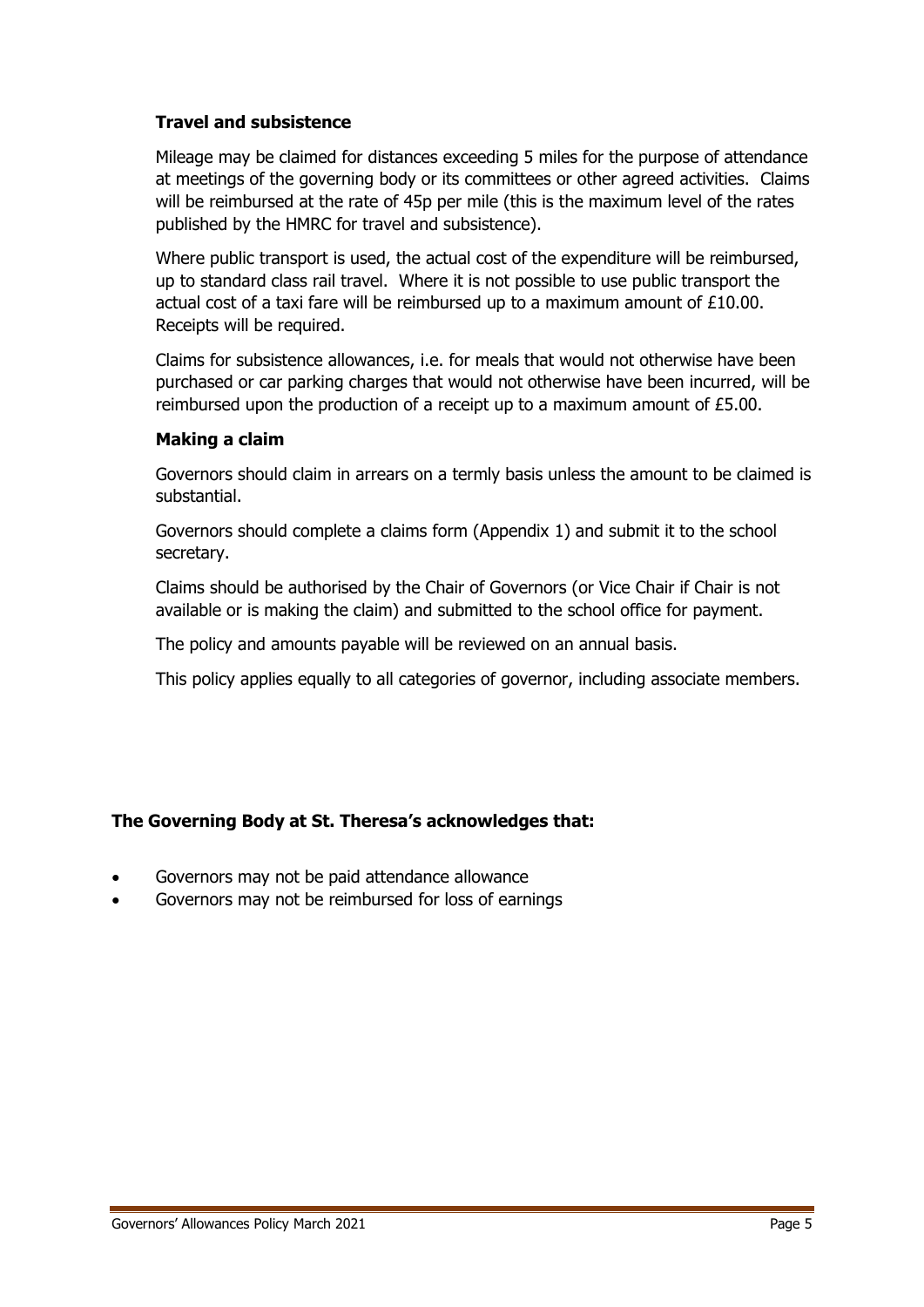#### <span id="page-5-0"></span>**5. Appendix 1**

### **St. Theresa's Claims Form**

| Name:                | Date: |
|----------------------|-------|
|                      |       |
|                      |       |
| <b>Claim period:</b> |       |
|                      |       |
|                      |       |
|                      |       |

I claim the total sum of £………… for governor expenses as detailed below. I have attached relevant receipts to support my claim.

Signed:

Approved by: \_\_\_\_\_\_\_\_\_\_\_\_\_\_\_\_\_\_\_\_\_\_\_\_\_\_\_\_\_\_\_\_\_\_\_\_\_\_\_ Chair of Governors

| <b>Expense Description</b>                             |  | p |
|--------------------------------------------------------|--|---|
| Childcare / babysitting expenses                       |  |   |
| Care arrangements for an elderly or dependent relative |  |   |
| Travel to meetings / training courses                  |  |   |
| Travel / subsistence to training events                |  |   |
| Telephone charges                                      |  |   |